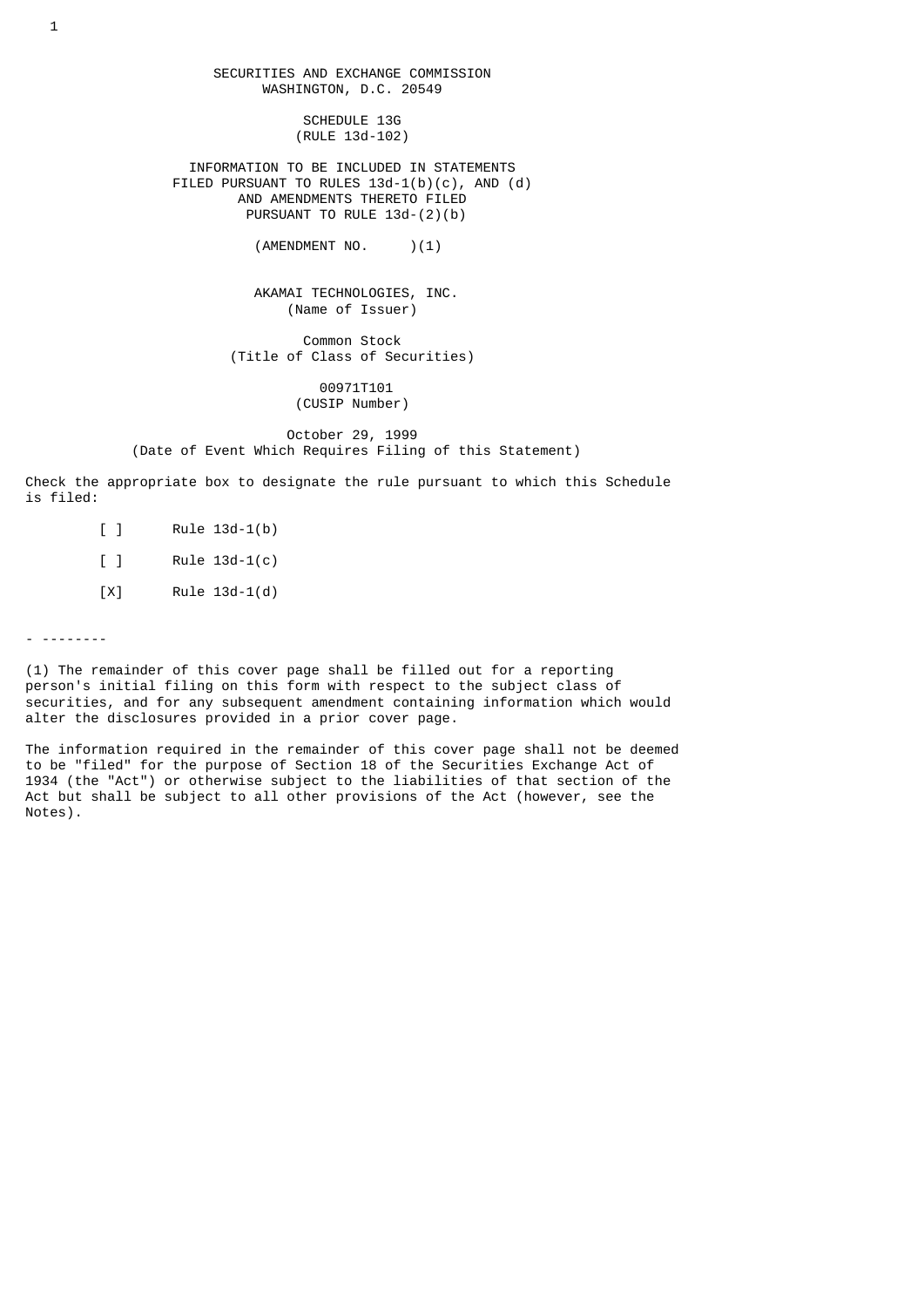| 13G<br>CUSIP No. 00971T101<br>Page 2 of 6 Pages<br>NAMES OF REPORTING PERSONS.<br>1<br>I.R.S. IDENTIFICATION NOS. OF ABOVE PERSONS (ENTITIES ONLY)<br>George H. Conrades<br>2<br>CHECK THE APPROPRIATE BOX IF A MEMBER OF A GROUP*<br>(a)<br>(b)<br>Not Applicable<br>.<br>------------------------<br>3<br>SEC USE ONLY<br>CITIZENSHIP OR PLACE OF ORGANIZATION<br>4<br>United States<br>5 SOLE VOTING POWER<br>6,408,902 shares<br>NUMBER OF SHARES<br>6 SHARED VOTING POWER<br>BENEFICIALLY OWNED BY<br>EACH REPORTING PERSON<br>WITH<br>1,485,000 shares<br>.<br>-------------------<br>SOLE DISPOSITIVE POWER<br>7 | 2 |  |  |  |  |  |  |  |  |
|-------------------------------------------------------------------------------------------------------------------------------------------------------------------------------------------------------------------------------------------------------------------------------------------------------------------------------------------------------------------------------------------------------------------------------------------------------------------------------------------------------------------------------------------------------------------------------------------------------------------------|---|--|--|--|--|--|--|--|--|
|                                                                                                                                                                                                                                                                                                                                                                                                                                                                                                                                                                                                                         |   |  |  |  |  |  |  |  |  |
|                                                                                                                                                                                                                                                                                                                                                                                                                                                                                                                                                                                                                         |   |  |  |  |  |  |  |  |  |
|                                                                                                                                                                                                                                                                                                                                                                                                                                                                                                                                                                                                                         |   |  |  |  |  |  |  |  |  |
|                                                                                                                                                                                                                                                                                                                                                                                                                                                                                                                                                                                                                         |   |  |  |  |  |  |  |  |  |
|                                                                                                                                                                                                                                                                                                                                                                                                                                                                                                                                                                                                                         |   |  |  |  |  |  |  |  |  |
|                                                                                                                                                                                                                                                                                                                                                                                                                                                                                                                                                                                                                         |   |  |  |  |  |  |  |  |  |
|                                                                                                                                                                                                                                                                                                                                                                                                                                                                                                                                                                                                                         |   |  |  |  |  |  |  |  |  |
|                                                                                                                                                                                                                                                                                                                                                                                                                                                                                                                                                                                                                         |   |  |  |  |  |  |  |  |  |
|                                                                                                                                                                                                                                                                                                                                                                                                                                                                                                                                                                                                                         |   |  |  |  |  |  |  |  |  |
|                                                                                                                                                                                                                                                                                                                                                                                                                                                                                                                                                                                                                         |   |  |  |  |  |  |  |  |  |
|                                                                                                                                                                                                                                                                                                                                                                                                                                                                                                                                                                                                                         |   |  |  |  |  |  |  |  |  |
|                                                                                                                                                                                                                                                                                                                                                                                                                                                                                                                                                                                                                         |   |  |  |  |  |  |  |  |  |
|                                                                                                                                                                                                                                                                                                                                                                                                                                                                                                                                                                                                                         |   |  |  |  |  |  |  |  |  |
|                                                                                                                                                                                                                                                                                                                                                                                                                                                                                                                                                                                                                         |   |  |  |  |  |  |  |  |  |
| 6,408,902 shares                                                                                                                                                                                                                                                                                                                                                                                                                                                                                                                                                                                                        |   |  |  |  |  |  |  |  |  |
| 8<br>SHARED DISPOSITIVE POWER                                                                                                                                                                                                                                                                                                                                                                                                                                                                                                                                                                                           |   |  |  |  |  |  |  |  |  |
| 1,485,000 shares                                                                                                                                                                                                                                                                                                                                                                                                                                                                                                                                                                                                        |   |  |  |  |  |  |  |  |  |
| 9<br>AGGREGATE AMOUNT BENEFICIALLY OWNED BY EACH REPORTING PERSON                                                                                                                                                                                                                                                                                                                                                                                                                                                                                                                                                       |   |  |  |  |  |  |  |  |  |
| 6,557,402 shares                                                                                                                                                                                                                                                                                                                                                                                                                                                                                                                                                                                                        |   |  |  |  |  |  |  |  |  |
| 10 CHECK BOX IF THE AGGREGATE AMOUNT IN ROW (9) EXCLUDES CERTAIN SHARES*                                                                                                                                                                                                                                                                                                                                                                                                                                                                                                                                                |   |  |  |  |  |  |  |  |  |
| Not Applicable                                                                                                                                                                                                                                                                                                                                                                                                                                                                                                                                                                                                          |   |  |  |  |  |  |  |  |  |
| 11 PERCENT OF CLASS REPRESENTED BY AMOUNT IN ROW 9                                                                                                                                                                                                                                                                                                                                                                                                                                                                                                                                                                      |   |  |  |  |  |  |  |  |  |
| 7.09%                                                                                                                                                                                                                                                                                                                                                                                                                                                                                                                                                                                                                   |   |  |  |  |  |  |  |  |  |
| 12 TYPE OF REPORTING PERSON*                                                                                                                                                                                                                                                                                                                                                                                                                                                                                                                                                                                            |   |  |  |  |  |  |  |  |  |
| ΙN                                                                                                                                                                                                                                                                                                                                                                                                                                                                                                                                                                                                                      |   |  |  |  |  |  |  |  |  |
| * See Instructions before filling out.                                                                                                                                                                                                                                                                                                                                                                                                                                                                                                                                                                                  |   |  |  |  |  |  |  |  |  |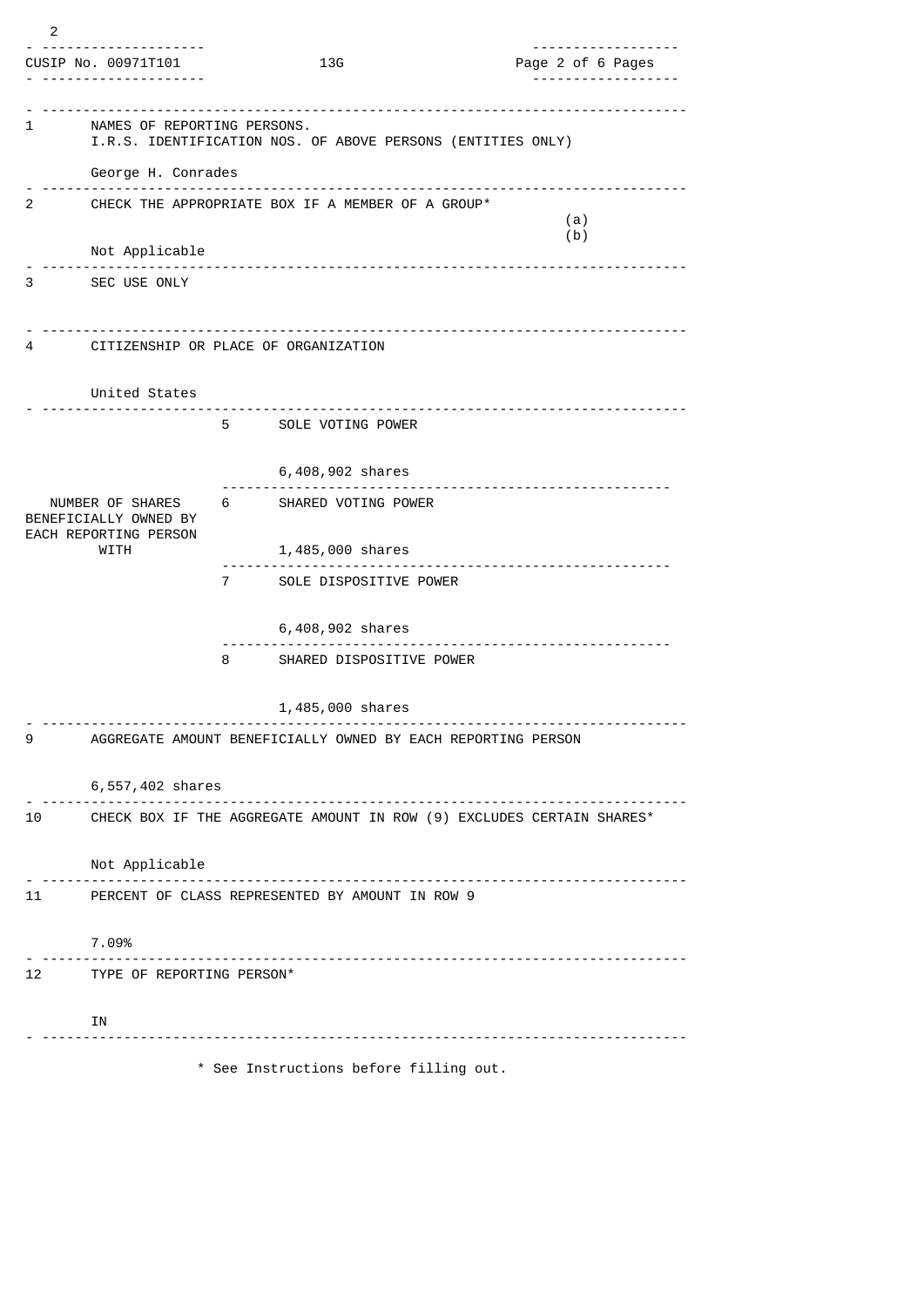| 3                          |                                                                                                                                          | . <u>.</u> .      |
|----------------------------|------------------------------------------------------------------------------------------------------------------------------------------|-------------------|
| CUSIP No. 00971T101        | 13G                                                                                                                                      | Page 3 of 6 Pages |
| Item 1(a). Name of Issuer: |                                                                                                                                          |                   |
|                            | Akamai Technologies, Inc.                                                                                                                |                   |
| Item $1(b)$ .              | Address of Issuer's Principal Executive Offices:                                                                                         |                   |
|                            | 500 Technology Square, Fifth Floor<br>Cambridge, MA 02139                                                                                |                   |
| Item $2(a)$ .              | Name of Person Filing:                                                                                                                   |                   |
|                            | George H. Conrades                                                                                                                       |                   |
| Item $2(b)$ .              | Address of Principal Business Office or, if None, Residence:                                                                             |                   |
|                            | The address of the reporting person is:                                                                                                  |                   |
|                            | c/o Akamai Technologies, Inc.<br>500 Technology Square, Fifth Floor<br>Cambridge, MA 02139                                               |                   |
| Item $2(c)$ .              | Citizenship:                                                                                                                             |                   |
|                            | George H. Conrades is a citizen of the United States.                                                                                    |                   |
| Item $2(d)$ .              | Title of Class of Securities:                                                                                                            |                   |
|                            | Common Stock, \$0.01 par value per share ("Common Stock")                                                                                |                   |
| Item $2(e)$ .              | CUSIP Number:                                                                                                                            |                   |
|                            | CUSIP No. 00971T101                                                                                                                      |                   |
| Item 3.                    | If This Statement is Filed Pursuant to Rule $13d-1(b)$ , or<br>13d-2(b) or (c), Check Whether the Person Filing is a: Not<br>Applicable. |                   |
|                            | (a) Broker or dealer registered under Section 15 of the<br>Exchange Act.                                                                 |                   |
|                            | (b) Bank as defined in Section $3(a)(6)$ of the Exchange Act.                                                                            |                   |
|                            | (c) Insurance company as defined in Section $3(a)(19)$ of the<br>Exchange Act.                                                           |                   |
|                            | (d) Investment company registered under Section 8 of the<br>Investment Company Act.                                                      |                   |
|                            | (e) An investment adviser in accordance with Rule<br>$13d-1(b)(1)(ii)(E);$                                                               |                   |
|                            |                                                                                                                                          |                   |

 (f) An employee benefit plan or endowment fund in accordance with Rule 13d-1(b)91)(ii)(F);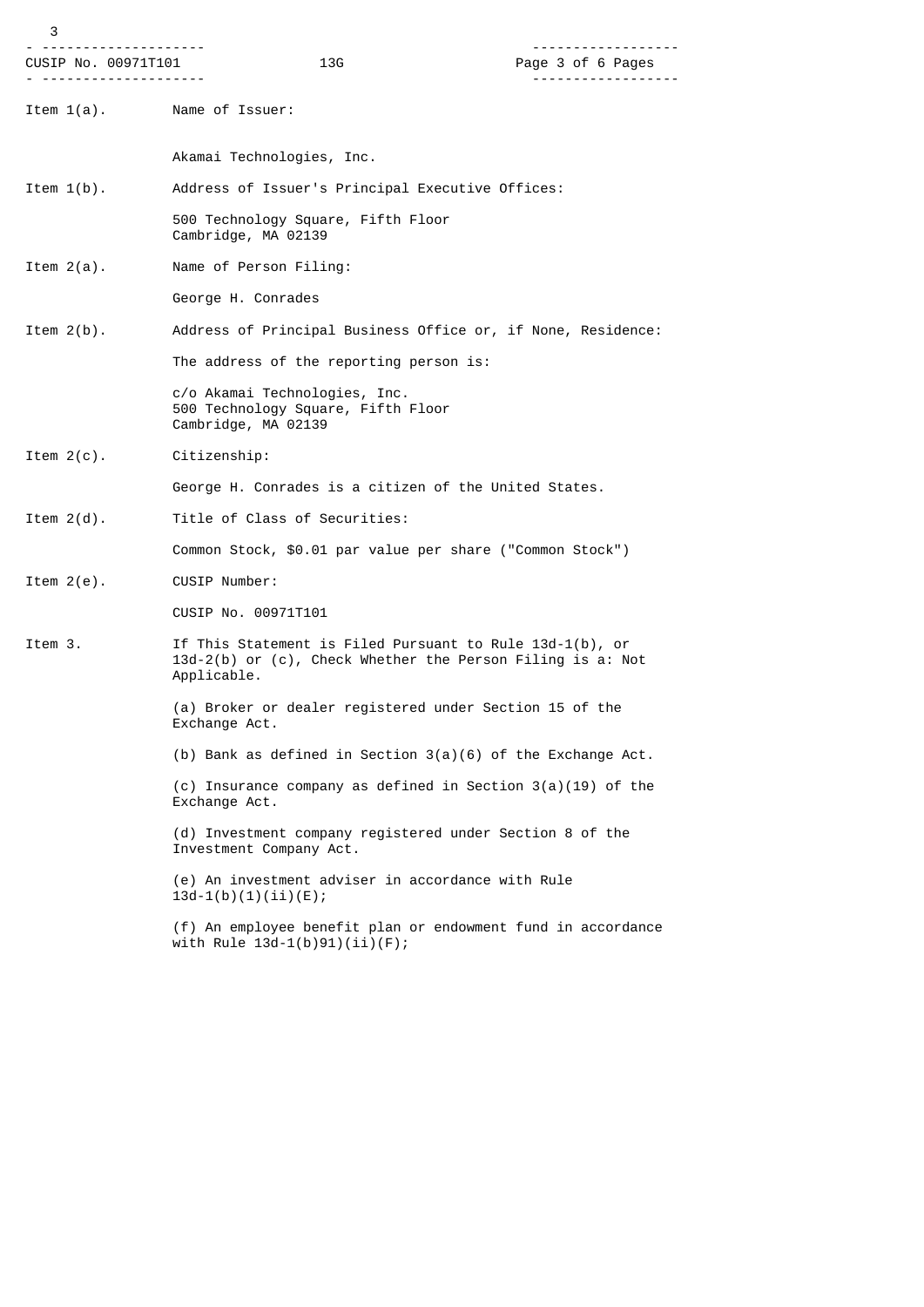|  | CUSIP No. 00971T101 |
|--|---------------------|
|  |                     |

 (g) A parent holding company or control person in accordance with Rule  $13d-1(b)(1)(ii)(6)$ ;

 (h) A savings association as defined in Section 3(b) of the Federal Deposit Insurance Act;

 (i) A church plan that is excluded from the definition of an investment company under Section  $3(c)(14)$  of the Investment Company Act;

(j) Group, in accordance with Rule  $13d-1(b)(1)(ii)(J)$ .

## Item 4. Ownership:

George H. Conrades

 (a) Amount Beneficially Owned by George H. Conrades: 6,557,402 shares

(b) Percent of Class: 7.09%

(c) Number of Shares as to which George H. Conrades has:

 (i) Sole power to vote or to direct the vote: 6,408,902 shares

 (ii) Shared power to vote or to direct the vote: 1,485,000 shares

 (iii) Sole power to dispose or to direct the disposition of: 6,408,902 shares

 (iv) Shared power to dispose or to direct the disposition of: 1,485,000 shares

Item 5. Ownership of Five Percent or Less of a Class.

 If this statement is being filed to report the fact that as of the date hereof the reporting person has ceased to be the beneficial owner of more than 5% of the class of securities, check the following: [ ]

Item 6. Ownership of More than Five Percent on Behalf of Another Person.

Not Applicable.

Item 7. Identification and Classification of the Subsidiary Which Acquired the Security Being Reported on by the Parent Holding Company.

Not Applicable.

Item 8. Identification and Classification of Members of the Group.

Not Applicable.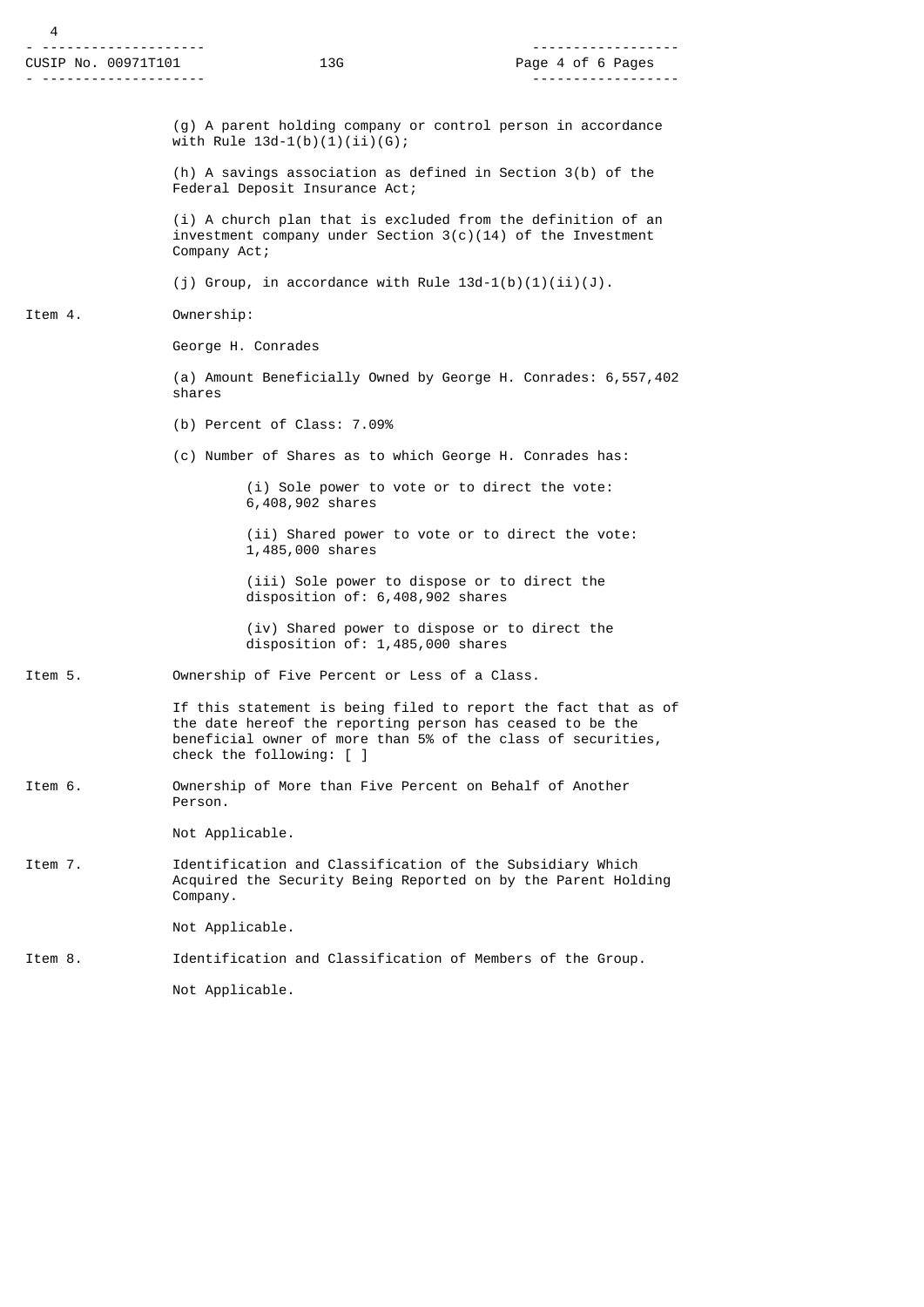| 5                   |                                 |                   |
|---------------------|---------------------------------|-------------------|
| CUSIP No. 00971T101 | 13G                             | Page 5 of 6 Pages |
| Item 9.             | Notice of Dissolution of Group. |                   |
|                     | Not Applicable.                 |                   |
| Item 10.            | Certification.                  |                   |
|                     | Not Applicable.                 |                   |
|                     |                                 |                   |